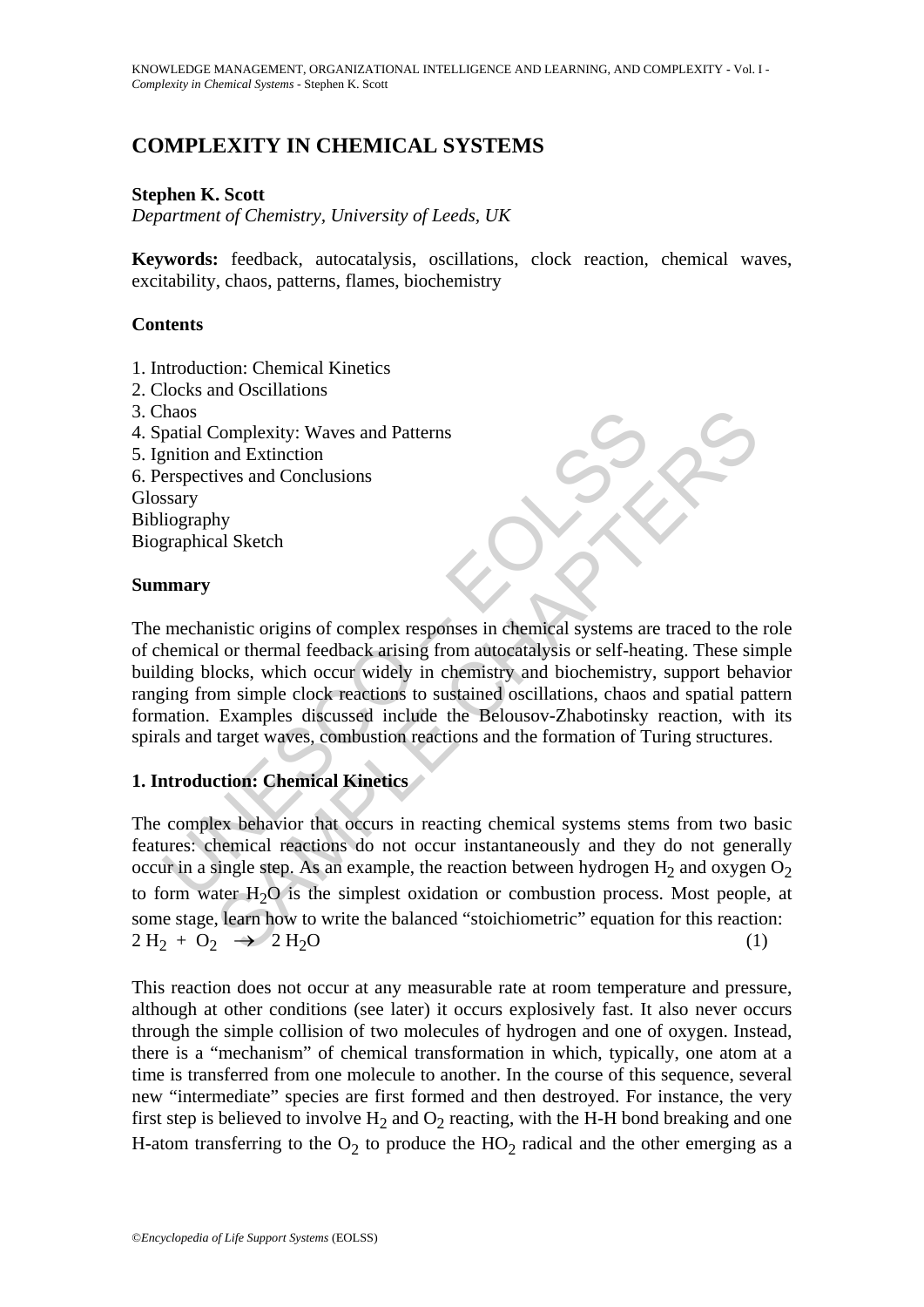KNOWLEDGE MANAGEMENT, ORGANIZATIONAL INTELLIGENCE AND LEARNING, AND COMPLEXITY **-** Vol. I - *Complexity in Chemical Systems* - Stephen K. Scott

free H-atom.  
\n
$$
H_2 + O_2 \rightarrow HO_2 + H
$$
\n(2)

This is an example of an "elementary step" -- a process that actually occurs, and which occurs through a single collision between the species on the left-hand side. The stoichiometric equation (1), in contrast, is simply a summary of the overall reaction, indicating the relative number of each reactant consumed and of products produced.

Both the  $HO<sub>2</sub>$  and H-atom species are radicals, and are more reactive species than the original reactants -- particularly so in the case of the H-atom. These species carry the reaction forwards by reacting with more of the reactants. For the H-atom, an important possible step involves reaction with  $O<sub>2</sub>$  to produce an O-atom and the hydroxyl radical OH,

 $H + O<sub>2</sub> \rightarrow OH + O$  (3)

This step is significant as the number of reactive intermediate species increases from one (H) to two (OH and O). This is a "chain branching" step. As the overall rate at which  $H_2$  and  $O_2$  are being consumed (and, hence, at which  $H_2O$  is ultimately being produced) depends on the reactive species concentrations, so the rate increases as a consequence of steps such as reaction (3).

 $O_2$  → OH + O<br>s step is significant as the number of reactive intermediate spec<br>(H) to two (OH and O). This is a "chain branching" step. As<br>ch H<sub>2</sub> and O<sub>2</sub> are being consumed (and, hence, at which H<sub>2</sub>O i<br>luced) depend  $\rightarrow$  OH + O<br>  $\rightarrow$  OH + O<br>
s significant as the number of reactive intermediate species increases t<br>
two (OH and O). This is a "chain branching" step. As the overall rat<br>
and O<sub>2</sub> are being consumed (and, hence, at which H The study of the rates at which chemical reactions occur, and of the way those rates depend on the concentrations of the species involved and on the temperature and other experimental conditions, is that of chemical kinetics. The above discussion might suggest that, even in the simplest cases, this is going to be a complicated endeavor, with the reaction rate depending on many species, several of which may be present at almost undetectably low concentrations. In many cases, however, despite the existence of a multi-step mechanism, the situation in terms of what determines the reaction rate turns out to be relatively straightforward. In part, this is because many of the elementary steps involving the most reactive species will occur very rapidly, and other steps involving the least reactive species will be very slow: the overall reaction rate then tends to be dominated by the steps that fall between these two extremes -- those perhaps involving one reactive and one relatively stable species. These are the so-called "rate determining" steps and the kinetics of the overall reaction will be determined by the kinetics of these steps alone. Even so, chemical reactions can support a wide range of "complex behavior".

A convenient way of establishing the potential of a particular reaction, which we might write abstractly as

 $A \rightarrow B$  (4) to support complex responses is to plot the reaction rate (e.g. the rate at which the concentration [A] of the reactant A is falling in time) as a function of "how far" the reaction has proceeded. The latter is made precise by considering the "extent of reaction" which is effectively the difference between the initial concentration  $[A]_0$  of the reactant and its concentration [A] at any later time. Some example rate-extent plots are shown in figure  $1(a,b)$ .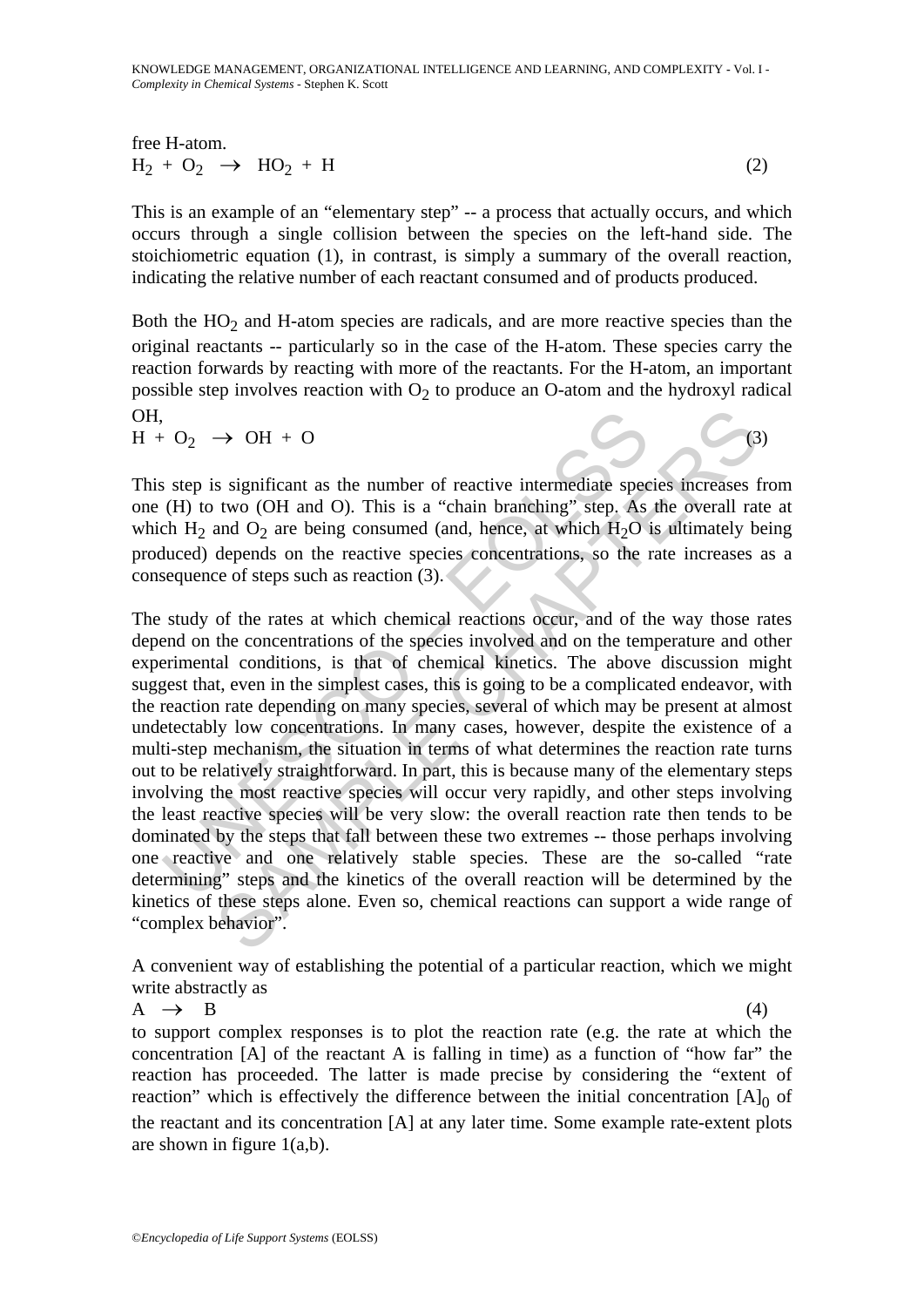KNOWLEDGE MANAGEMENT, ORGANIZATIONAL INTELLIGENCE AND LEARNING, AND COMPLEXITY **-** Vol. I - *Complexity in Chemical Systems* - Stephen K. Scott



Figure 1: Typical rate-extent plots (a) for deceleratory chemical systems with (i) firstorder, (ii) second-order and (iii) half-order kinetics; (b) for acceleratory systems exhibiting feedback such as (i) and (ii) chemical autocatalysis or (iii) thermal feedback

**EXECUTE: EXECUTE: EXECUTE: EXECUTE: EXECUTE: EXECUTE: EXECUTE: EXECUTE: EXECUTE: EXECUTE: EXECUTE: EXECUTE: EXECUTE: EXECUTE: EXECUTE: EXECUTE: EXECUTE: EXECUTE: EXECUTE: EXECUTE: EXECUTE THE CONSTRAND**<br> **EXECUTE TYPICAL TYPICAL TYPICAL TYPICAL TYPICAL THEOT (ii)** second-order and (iii) half-order kinetics; (b) for acceleratory systems feedback such as (i) and (ii) chemical autocatalysis or (iii) Plot (i) in figure 1(a) shows a reaction for which the reaction rate decreases in a linear (straight line) manner as the reactant is used up. This is an example of a "first-order" process, with the rate being simply proportional to the concentration of the one reactant. The other plots in figure 1(a) indicate rates that depend on different powers of the concentration -- specifically (ii) shows a "second-order" case with the rate depending on the square of the concentration and (iii) shows "half-order" kinetics, with the rate proportional to the square root of the concentration. The rate-extent plots in figure 1(a) all share a characteristic feature: the rate is highest at the beginning of the reaction (zero extent of conversion) and falls monotonically as the extent increases. These, then, are examples of "deceleratory" reaction kinetics. The rate-extent plots in figure 1(b), however, are characteristic of "acceleratory" systems, those in which there is a period over which the reaction rate *increases* with increasing extent of conversion. The origin of such acceleratory behavior is typically that described in the opening paragraphs of this article -- the increasing production of reactive intermediate species through chainbranching. Curves (i) and (ii) in figure 1(b) are typical of the two "shapes" found for acceleratory systems. They can be modeled by imagining that the conversion of A to B is, in some way, "catalyzed" by the product B -- giving an "autocatalytic" process. The very low reaction rate at low extent of conversion (i.e. at the beginning of the reaction) noticeable especially for curve (ii) means that the reaction is "kinetically frozen". Curve (iii) is characteristic of a different type of feedback -- that which occurs when a chemical reaction gives out heat (an exothermic reaction). Unless this heat is transferred with perfect efficiency to the surroundings, there will be a rise in the temperature of the reacting species. Most chemical reactions are temperature-sensitive, showing an increasing rate as the temperature increases. The increasing reaction rate will lead to an increasing rate of heat evolution, and so to a further increase in temperature. This "thermal feedback" is responsible for many instances of spontaneous ignition in combustion.

The rate-extent curves can be used as a basis for the introduction of the various complex